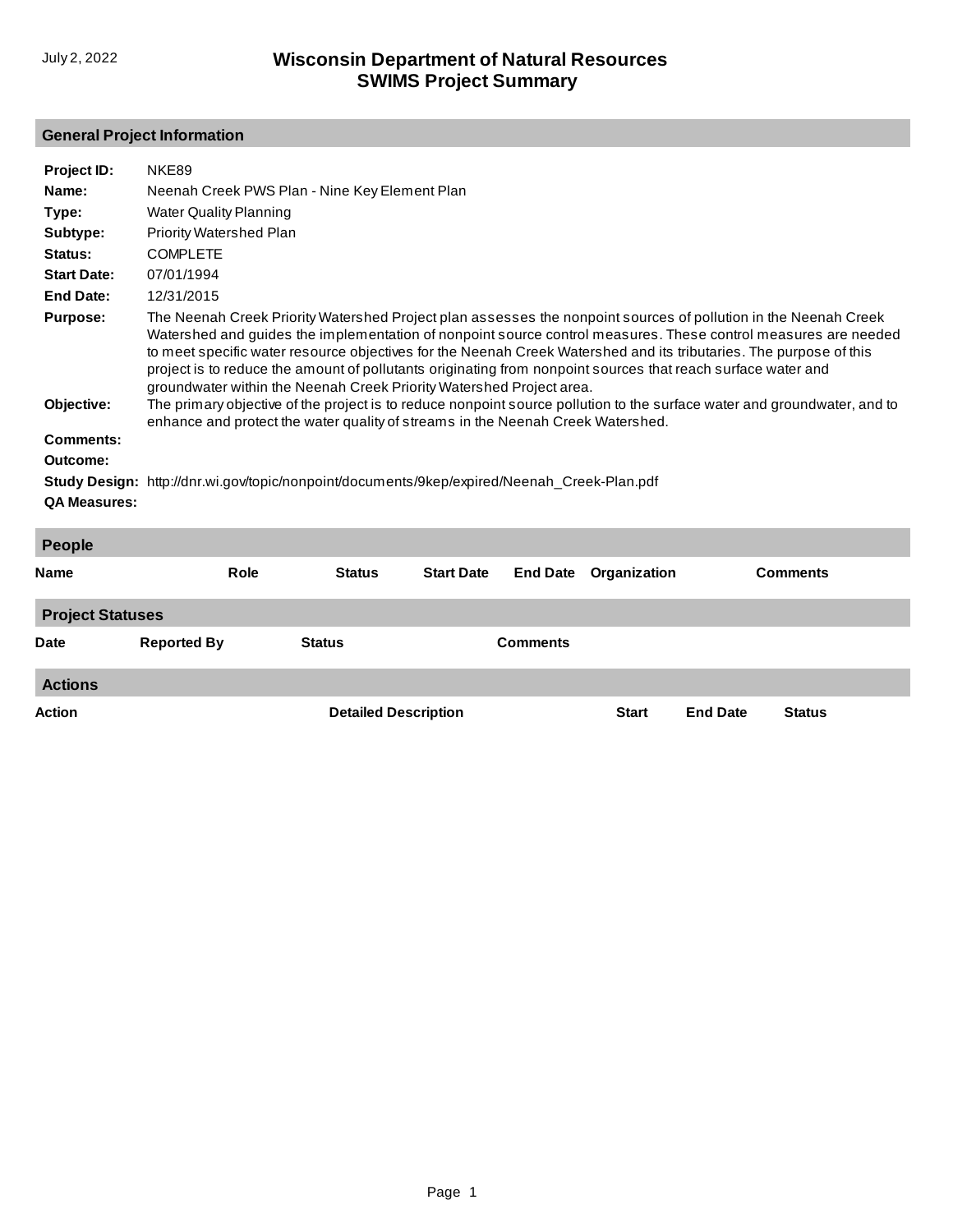## **SWIMS Project Summary** July 2, 2022 **Wisconsin Department of Natural Resources**

| <b>Action</b>              |                                    |                                                       | <b>Detailed Description</b> |                                                                                                                                                                                                                                                                                                                                                                                                                                                                                                                                                                                                                               |  | <b>Start</b> | <b>End Date</b>      | <b>Status</b>   |                 |  |
|----------------------------|------------------------------------|-------------------------------------------------------|-----------------------------|-------------------------------------------------------------------------------------------------------------------------------------------------------------------------------------------------------------------------------------------------------------------------------------------------------------------------------------------------------------------------------------------------------------------------------------------------------------------------------------------------------------------------------------------------------------------------------------------------------------------------------|--|--------------|----------------------|-----------------|-----------------|--|
| Nine Key Element Plan      |                                    |                                                       |                             | Neenah Creek PWS Plan - Nine Key<br>Element Plan - The Neenah Creek Priority<br>Watershed Project plan assesses the<br>nonpoint sources of pollution in the<br>Neenah Creek Watershed and guides the<br>implementation of nonpoint source control<br>measures. These control measures are<br>needed to meet specific water resource<br>objectives for the Neenah Creek<br>Watershed and its tributaries. The purpose<br>of this project is to reduce the amount of<br>pollutants originating from nonpoint<br>sources that reach surface water and<br>groundwater within the Neenah Creek<br>Priority Watershed Project area. |  |              | 07/01/1994           | 12/31/2015      | <b>COMPLETE</b> |  |
| Details:                   | <b>Parameter</b>                   | <b>BMP</b> Implementation                             |                             | <b>Value/Amount</b>                                                                                                                                                                                                                                                                                                                                                                                                                                                                                                                                                                                                           |  | <b>Units</b> |                      | <b>Comments</b> |                 |  |
|                            | Community<br>I & E Activities      | Degraded Biological                                   |                             |                                                                                                                                                                                                                                                                                                                                                                                                                                                                                                                                                                                                                               |  |              |                      |                 |                 |  |
|                            |                                    | <b>Permit Modification</b>                            |                             |                                                                                                                                                                                                                                                                                                                                                                                                                                                                                                                                                                                                                               |  |              |                      |                 |                 |  |
|                            | Stormwater Plan                    | Products Developed:                                   |                             |                                                                                                                                                                                                                                                                                                                                                                                                                                                                                                                                                                                                                               |  |              |                      |                 |                 |  |
|                            | <b>Report Writeup</b>              |                                                       |                             |                                                                                                                                                                                                                                                                                                                                                                                                                                                                                                                                                                                                                               |  |              |                      |                 |                 |  |
|                            | <b>Reduce TSS</b>                  | Stormwater Goals Addressed:<br>Streambank & Shoreline |                             |                                                                                                                                                                                                                                                                                                                                                                                                                                                                                                                                                                                                                               |  |              |                      |                 |                 |  |
|                            |                                    | Protection: Pollutant load                            |                             |                                                                                                                                                                                                                                                                                                                                                                                                                                                                                                                                                                                                                               |  |              |                      |                 |                 |  |
|                            | reduction<br><b>Total Nitrogen</b> |                                                       |                             |                                                                                                                                                                                                                                                                                                                                                                                                                                                                                                                                                                                                                               |  |              |                      |                 |                 |  |
|                            | <b>Total Phosphorus</b>            |                                                       |                             |                                                                                                                                                                                                                                                                                                                                                                                                                                                                                                                                                                                                                               |  |              |                      |                 |                 |  |
|                            |                                    | <b>Total Suspended Solids</b>                         |                             |                                                                                                                                                                                                                                                                                                                                                                                                                                                                                                                                                                                                                               |  |              |                      |                 |                 |  |
|                            |                                    | Watershed Outreach, Planning                          |                             |                                                                                                                                                                                                                                                                                                                                                                                                                                                                                                                                                                                                                               |  |              |                      |                 |                 |  |
| <b>Monitoring Stations</b> |                                    |                                                       |                             |                                                                                                                                                                                                                                                                                                                                                                                                                                                                                                                                                                                                                               |  |              |                      |                 |                 |  |
| <b>Station ID</b>          |                                    | <b>Name</b>                                           |                             |                                                                                                                                                                                                                                                                                                                                                                                                                                                                                                                                                                                                                               |  |              | <b>Comments</b>      |                 |                 |  |
| <b>Assessment Units</b>    |                                    |                                                       |                             |                                                                                                                                                                                                                                                                                                                                                                                                                                                                                                                                                                                                                               |  |              |                      |                 |                 |  |
| <b>WBIC</b>                |                                    | <b>Segment</b>                                        | <b>Local Name</b>           |                                                                                                                                                                                                                                                                                                                                                                                                                                                                                                                                                                                                                               |  |              | <b>Official Name</b> |                 |                 |  |
| <b>Lab Account Codes</b>   |                                    |                                                       |                             |                                                                                                                                                                                                                                                                                                                                                                                                                                                                                                                                                                                                                               |  |              |                      |                 |                 |  |
| <b>Account Code</b>        |                                    | <b>Description</b>                                    |                             |                                                                                                                                                                                                                                                                                                                                                                                                                                                                                                                                                                                                                               |  |              | <b>Start Date</b>    |                 | <b>End Date</b> |  |
| <b>Forms</b>               |                                    |                                                       |                             |                                                                                                                                                                                                                                                                                                                                                                                                                                                                                                                                                                                                                               |  |              |                      |                 |                 |  |
| <b>Form Code</b>           |                                    | <b>Form Name</b>                                      |                             |                                                                                                                                                                                                                                                                                                                                                                                                                                                                                                                                                                                                                               |  |              |                      |                 |                 |  |
| <b>Methods</b>             |                                    |                                                       |                             |                                                                                                                                                                                                                                                                                                                                                                                                                                                                                                                                                                                                                               |  |              |                      |                 |                 |  |
| <b>Method Code</b>         |                                    |                                                       | <b>Description</b>          |                                                                                                                                                                                                                                                                                                                                                                                                                                                                                                                                                                                                                               |  |              |                      |                 |                 |  |
| <b>Fieldwork Events</b>    |                                    |                                                       |                             |                                                                                                                                                                                                                                                                                                                                                                                                                                                                                                                                                                                                                               |  |              |                      |                 |                 |  |